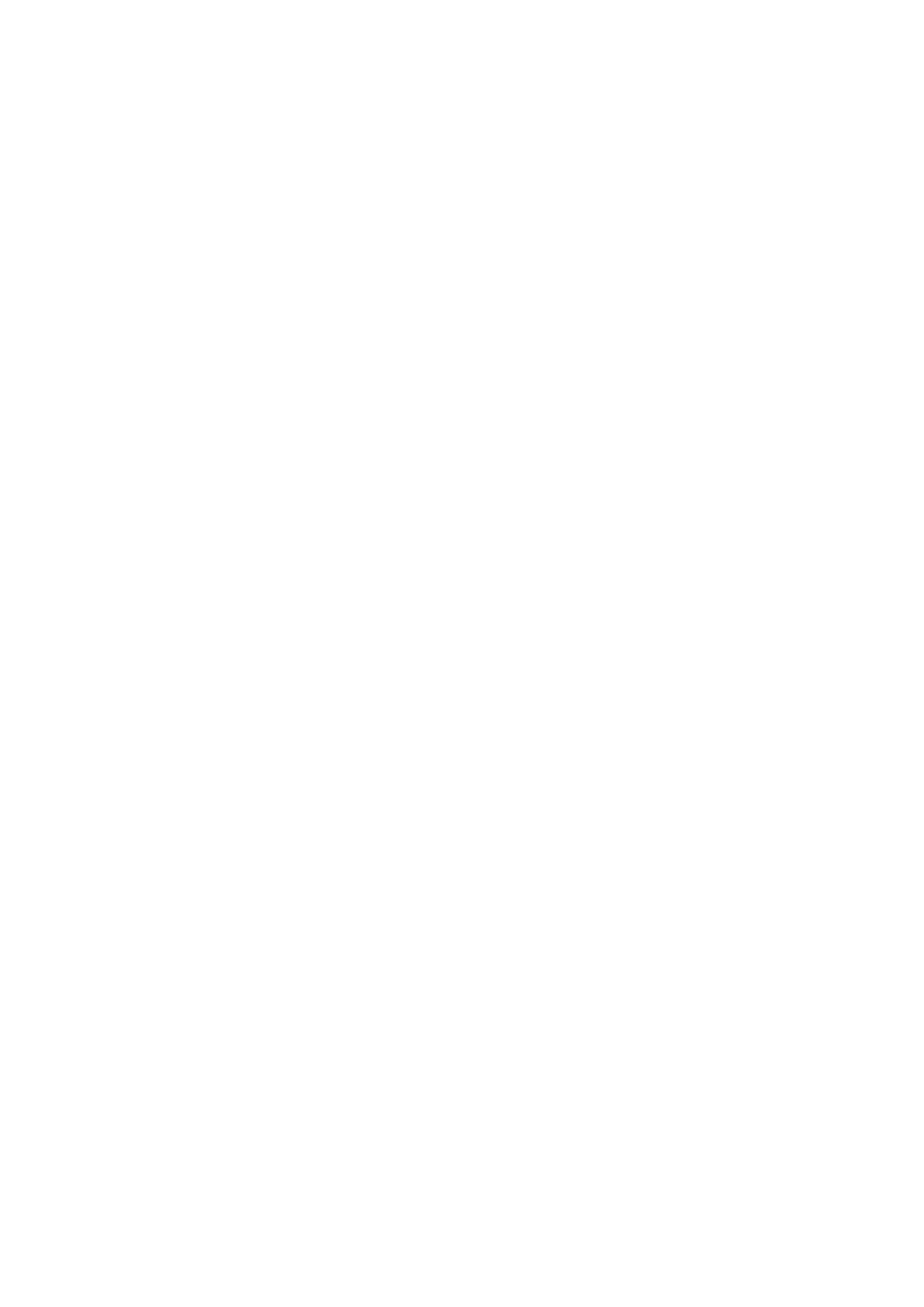

**Fig.3** The acoustic chain realized by us for equipping the welding machine.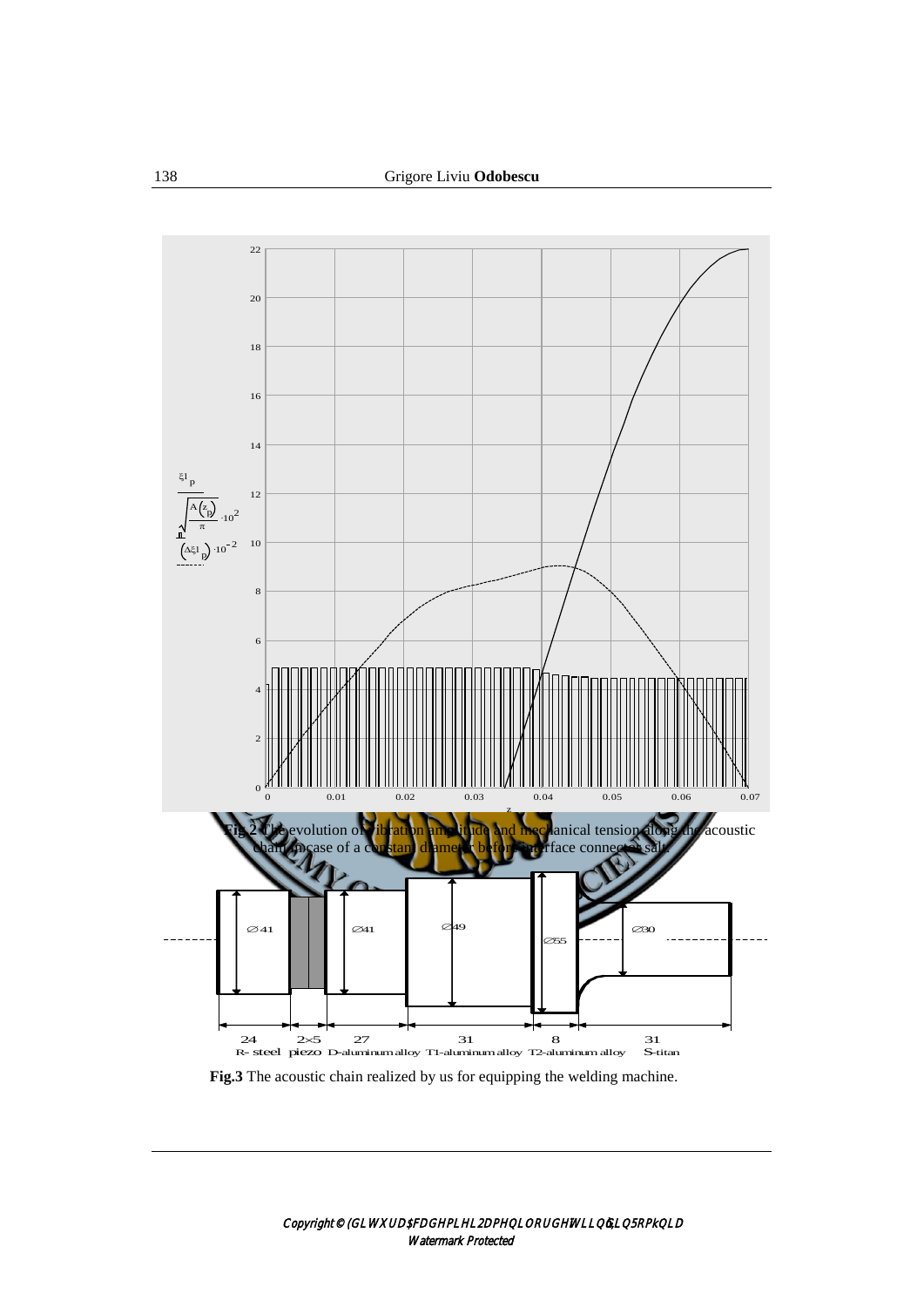

A Method which may be Utilized in Case of Acoustic Resonators Used for Ultrasonic Welding Technique 139

Fig. 4 The acoustic chain realized and mounted on welding machine.

## **Conclusions**

Within this paper we have shown that the propagation theory described in [7] can be applied for longitudinal plane waves through bars having variable section. This theory was applied for the optimization of the acoustic chain used on welding machine TELSONIC - MPS - 2. As a result of this theoretical work, we have obtained:

- An optimum acoustic chain from the point of view of shape, component materials and energy transfer;

- The mathematical model which defines this acoustic chain, and which was introduced in the presented calculus program;